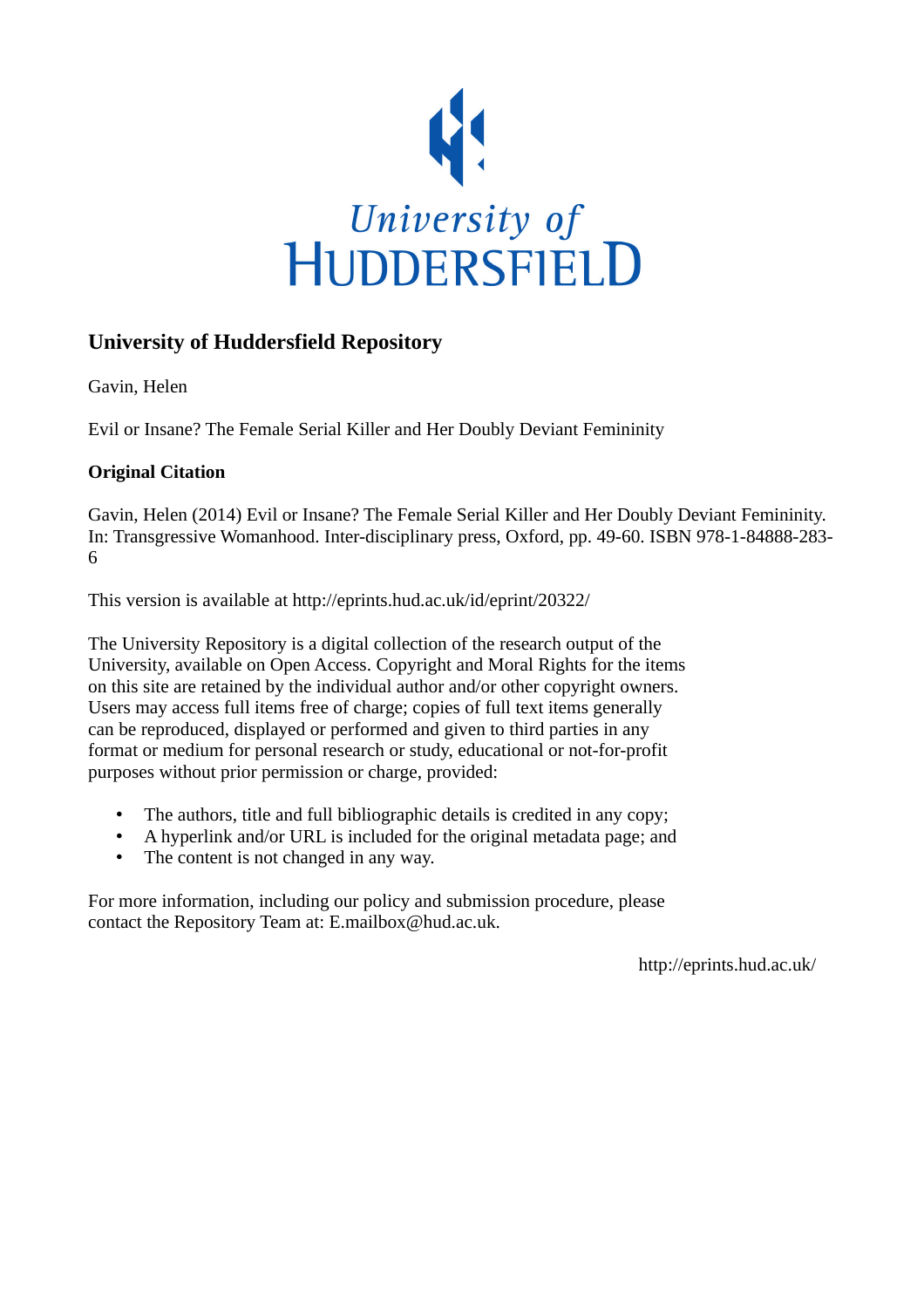## **Evil or Insane? The Female Serial Killer and Her Doubly Deviant Femininity**

### *Helen Gavin*

### **Abstract**

It is 16th century Hungary, and young peasant girls are going missing. They have been offered well paid work in the Castle Czejte. Transylvania and then never seen again. The king sends an army to the castle where they report finding mayhem and bloodshed. There are witnesses aplenty to testify against the Countess Elizabeta Bathory; the villagers certainly thought she was evil. Describing atrocities over a twenty-five year period, it sounds like the peasants were happy to get their own back on a woman who was probably medically and legally insane, and just possibly the nobles were happy to accept this testimony as fact, because she was the heir to the throne. Leap forward a few hundred years, and modern cinema sees us depicting Elizabeta and her modern day sisters-in-blood as truly evil or as monsters. These women are not monsters, but people who have done monstrous things. The evil epithet is the result of being members of a very rare class, one of history's least understood but perpetually fascinating creatures, the female serial killer. Women who kill multiple times are guilty not just of serial murder, but of being women who step outside of the persona that society creates for them. This doubly deviant position makes exploring the minds of these women important, not just because they have killed, but also in order to understand the ways in which aberrant femininity is constructed as evil. This paper examines women who kill, then kill again.

**Key Words: Serial killers, evil, typologies, coercion, deviant sexuality, insanity.** 

**\*\*\*\*\*** 

#### **1. Introduction**

It is tempting to suppose that the serial killer is a modern phenomenon, because the first time this term was used was in the 1930's. However, simply because they were not named as such does not mean that serial killers have not been with us for some time, they may have just not been subject to the same scientific attention as now. The descriptions of murder and mayhem found in folk tales still appear to be stories about serial killers, albeit supernatural in nature.<sup>1</sup> Many include women as the central evil character, the murderer. For example, Hansel and Gretel encounter a witch who wishes to eat them; it is unlikely they are her first potential victims. However, real life serial killers are much more likely to be male, choosing predominantly female victims. When we encounter a female serial killer, the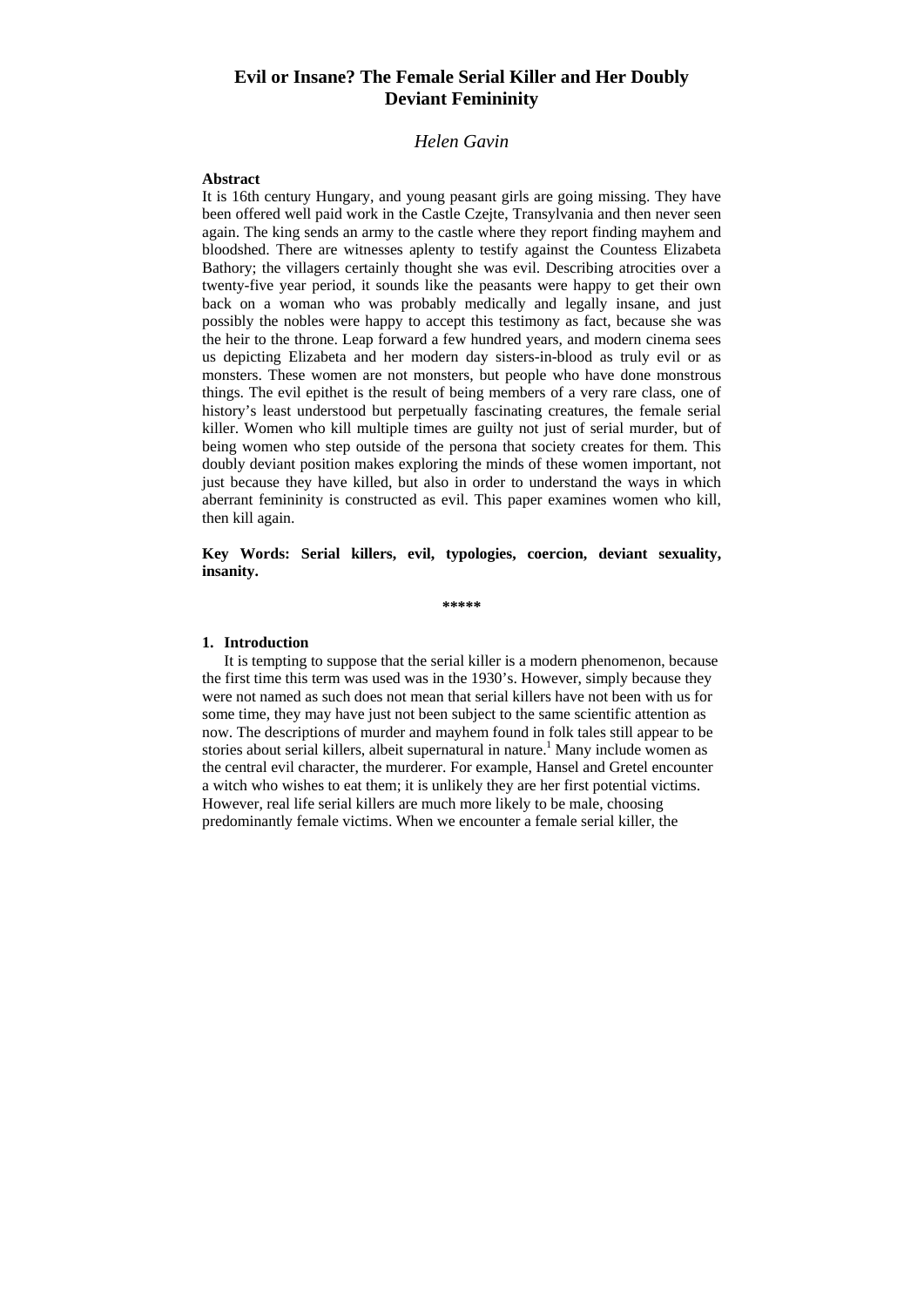surprise is not just her rarity, but also her ordinary nature. She is no witch or evil queen, she is just a woman

 When there is a spotlight on a female serial killer, she is represented as if she were the only one. Aileen Wuornos was convicted of the murder of seven men, and is regularly referred to as America's first and only female serial killer.<sup>2</sup> The impression persists that men are the only creatures who repeatedly kill, and that women serial killers are almost non-existent. It is difficult to find explanations in the literature surrounding serial killing without reference to men. Can those theoretical examinations be applied to the women and girls who kill, then kill again, and again?

### **2. Childhood**

 It is clear that abuse figures largely in the childhoods of male serial killers, and female serial killers may follow this pattern. Wuornos claimed that each of her seven male victims had raped, or attempted to rape her. As a plea of self-defence, this statement did not work, but examination of her upbringing goes some way to explaining her actions, and the view she may have had of men. Wuornos' teenage mother abandoned her children when Aileen was nine months old. Aileen and her brother were adopted by her grandparents, and there has been speculation that her grandfather sexually abused her. Clearly, the household was not ideal for young children, with alcohol abuse and violence a daily occurrence.<sup>3</sup> Aileen had few friends due to the chaotic nature of the home, and her own unpredictable temper. She learnt very quickly that having sex with neighbourhood boys would bring her rewards; almost inevitably, she became pregnant at 14, her son taken away from her before she could see him. In retrospect we can see this was a tragic start to life, and a tragedy waiting to unfold.

 In Wuoronos' case, it is difficult to determine whether her behaviour was due to any genetic predispositions to alcoholism and violence she inherited from her absent father, or the exposure to violence, cruelty and incestuous and promiscuous behaviour in her upbringing. What is clear is that she blamed the behaviour of the men she killed, claiming multiple violent rapes at the hands of those she offered sex for pay. Biopsychological theories would suggest that her upbringing meant any genetic predispositions to violence were inevitably expressed. She also showed below average IQ, high impulsivity, low attention span, and high psychopathy. Such anomalies taken together suggest a cortical dysfunction, possibly a result of drug and alcohol use by her mother whilst pregnant, and also Wuornos' own drug use. This cannot be separated from Wuornos' lack of engagement in school, and lack of any social support, together with her own tendency to fail to accept responsibility, and the distorted belief, reported by Myers et al that she was saving her victims' families from violence at the hands of the men.<sup>4</sup> It easy to see Wuornos as a victim, but the chaos of her childhood does not mitigate the fact that she was a serial killer.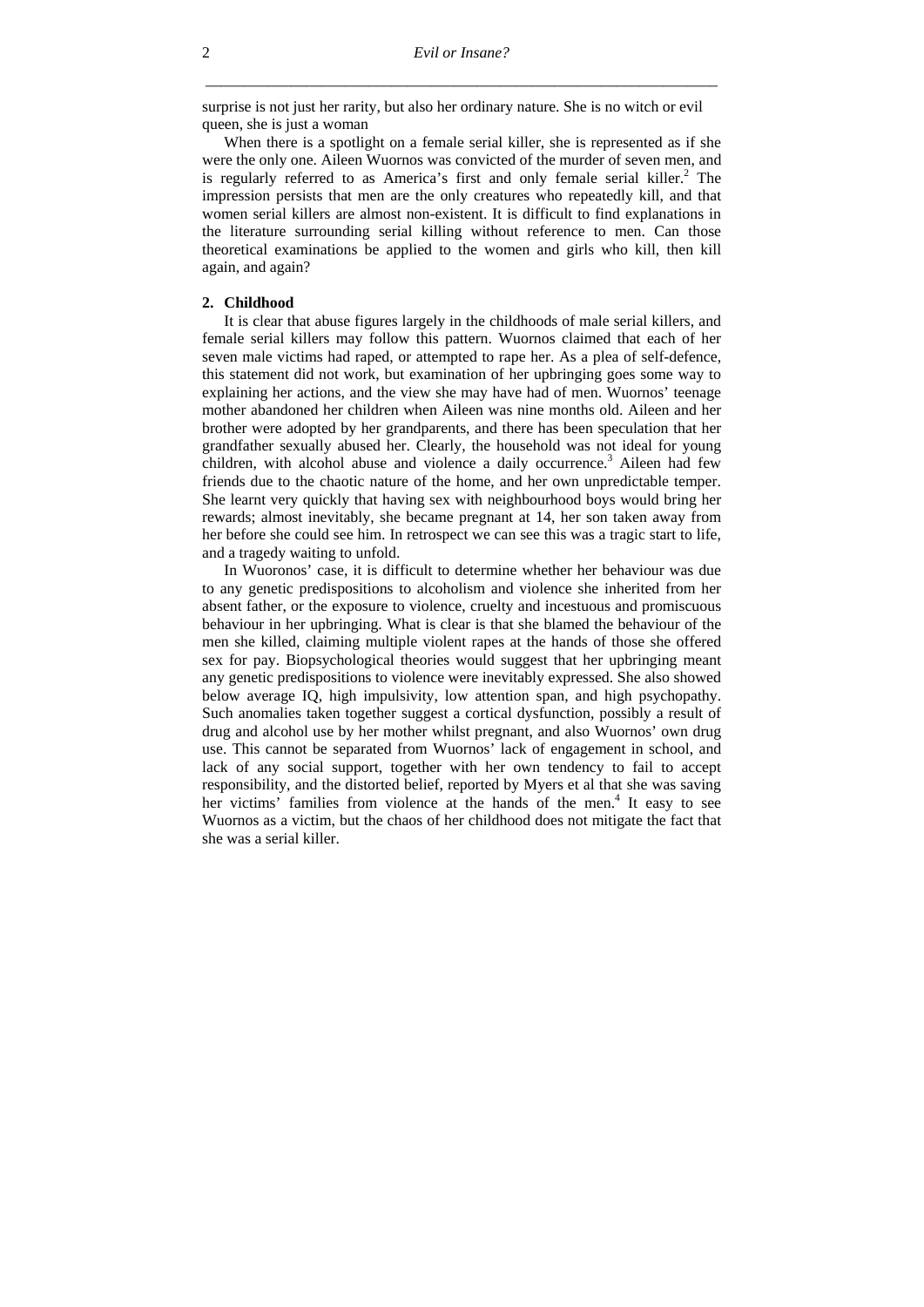## *Helen Gavin \_\_\_\_\_\_\_\_\_\_\_\_\_\_\_\_\_\_\_\_\_\_\_\_\_\_\_\_\_\_\_\_\_\_\_\_\_\_\_\_\_\_\_\_\_\_\_\_\_\_\_\_\_\_\_\_\_\_\_\_\_\_\_\_\_\_*

 There is a set of psychological difficulties referred to as 'Adopted Child Syndrome.<sup>5</sup> This is not endemic to adoptees of course, but examining the incidence of adoption amongst serial killers would seem to suggest that it is high.<sup>6</sup> This is a non-causal relationship that has been observed, as some of the most notorious male serial killers have been adoptees, for example Kenneth Biachni, Ted Bundy and David Berkowitz. The list of women is a little shorter, but they number some of the more infamous cases, Wuornos being a prime example. She was adopted, and her adopted family brutalised her.

#### **3. Society**

 As well as developmental theories, there are compelling social explanations for serial murder. The more sociological in nature suggest that high crime rates are a result of societal problems and that serial murder is no exception. This may not hold completely true for some of the more lurid of the serial killers' behaviour, but a society that allows sex workers and runaways to remain unprotected may need to take some blame. In addition, inadequate socialisation may be a direct result of a societal breakdown at a micro level. Serial killers rarely come from a background of understanding and caring, but usually one of abuse and neglect, teaching the child that his (or her) world is one of pain and rejection. But so many abused children fail to become serial killers; if abuse and poor socialisation were an adequate explanation the world should be rampant with hate, and female serial killers. It is more likely that the experience of inadequate socialisation feeds into a complex interaction between psychological and biological predispositions and development. There is however, one societal position that begs to be considered in our examination of the female serial killer.

 Some of the most notorious female serial killers are seen as subservient to their male partner, which feeds into the questions of normative gender roles. Some of these women have killed within partnerships; whilst they are viewed as monsters because they are women who kill, they are also viewed as less likely to be blamed for initiation of killing.<sup>7</sup> Other female serial killers are described as either the comfort type, ones who provided services to those they killed, or as healthcare workers taking mercy killing a little too literally. In this case, it would seem that many women have potential access to victim types that fit these typologies of female killers. So, why are serial killers predominately male? Feminist positions suggest that violence against women is misuse of power by men socialised into thinking that control over women is a right. Serial killer victims are predominantly female and sexual murder is seen as an extreme example of the violence designed to override woman's choice about sex, life or death, what Caputi calls a patriarchal act of sexual terrorism.<sup>8</sup> The high levels of sexual sadism that is seen in male serial killers killing women is of the most revolting kind, but some suggest that this establishes in the male murderer a viable if skewed, sense of his own worth.<sup>9</sup> As such, it illustrates the difficulty of determining where violent behaviour originates,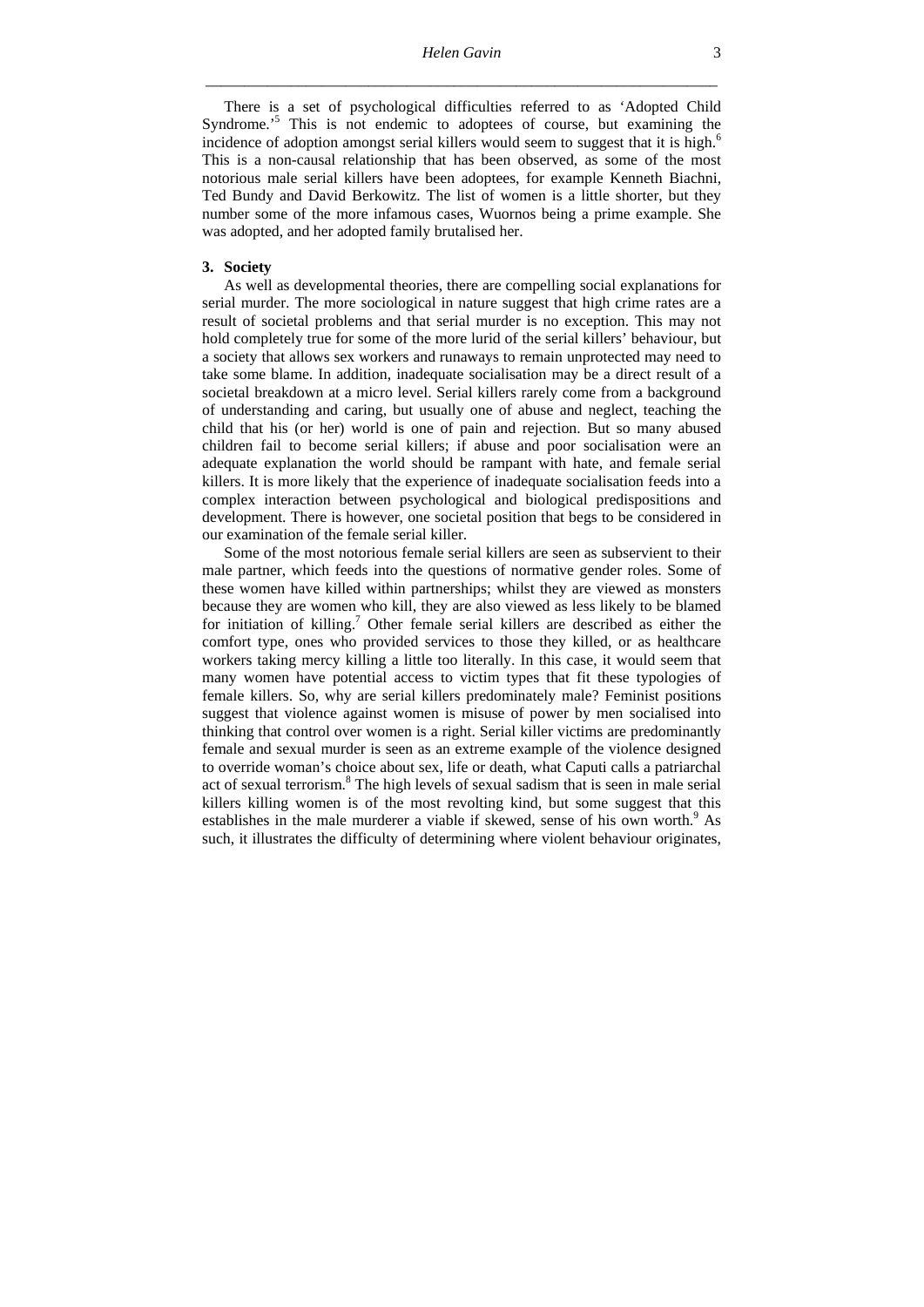the family, peer groups or media. Wherever it is an inherent part of the learning about social interaction, the lack of a wave of female serial killers could be due to differential male and female socialisation. If women/girls are taught to be compliant and deferential in the various levels of social learning processes, then it is not surprising that the majority of female serial killers are in subservient partnerships.

### **4. Deviant sexuality**

 According to Stone, when we think of serial killers, the image we have is of serial sexual homicide, compulsive killing for sexual release of one nature or another.10 Paraphilia features strongly in the serial killer population. Prentky et al identified high incidence of paraphilia and paraphiliac fantasy in serial killers, and Dietz et al suggested that a large proportion of male serial killers exhibit more than one paraphilia, some of them clearly not harmless, involving death, dying and murder.<sup>11</sup> Necrophilia and erotophonophilia feature largely in the life histories of some serial killers, but are they as equally attractive to the female serial sexual murderer?

 Necrophilia in females is extremely rare, notwithstanding any practical difficulties (which are reportedly possible to surmount). Moreover, there is no recorded instance of a female necrophile killing to achieve her goal of a dead and supremely compliant partner, unlike the men who litter the pages of lurid tabloids and academic journals alike. There is no female equivalent of Jeffrey Dahmer or Ed Gein. Are there female erotophonophiles? Erotophonophilia is a paraphilia dependent on erotic satisfaction from killing. It is closely linked to sexual sadism; where the sadist is female, it is thought that the onset is later than in men, so developmental theories may not be as compelling as explanation, and, often, this sadism is triggered by relationships with men who want to be dominated.

 Thus, lust murder represents the integration of sexualised violence and murder. Freudian concepts of unresolved sexual conflict, infantilisation, and maternal overprotection or rejection, are scattered about the literature as some form of explanation, together with hatred of a significant female as an unresolved Oedipal conflict. Thankfully, there are alternative, and more sensible explanations from positions such as learning theory, suggesting access to violent pornography and subsequent orgasmic conditioning as the culprits. None of these psychological positions suggest that women would be included in the pantheon of erotophonophiles. There are very few female killers that exhibit or admit to sexual arousal from the act of killing. Silvio et al suggest that such women are overwhelmingly found within killing teams, rather than as solo killers.<sup>12</sup> They present gender role socialisation as the most likely theoretical explanation of this finding, rather than any physical or fundamental, psychological difference.

### **5. Biology**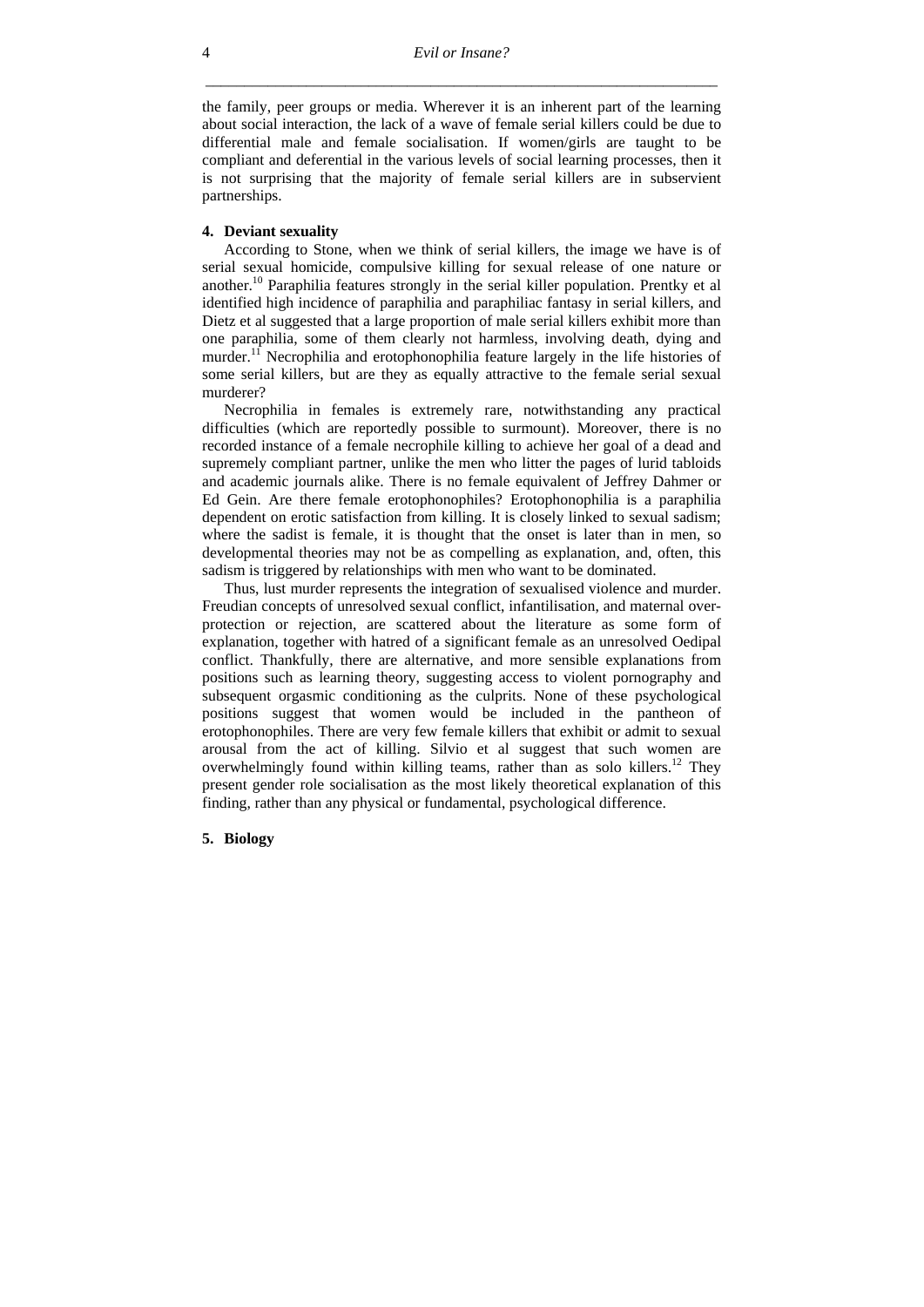## *Helen Gavin \_\_\_\_\_\_\_\_\_\_\_\_\_\_\_\_\_\_\_\_\_\_\_\_\_\_\_\_\_\_\_\_\_\_\_\_\_\_\_\_\_\_\_\_\_\_\_\_\_\_\_\_\_\_\_\_\_\_\_\_\_\_\_\_\_\_*

There must then be some explanation for why we cannot find women providing the sexual reasons for serial killing. Are men and women just so biologically different that they cannot kill in the same way and for the same reasons? Is evolutionary dimorphic presentation of aggression a possible explanation? If violence is a complex behavioural adaptation, can it explain serial murder? There is no evolutionary advantage to be gained from killing the types of victim seen here, the death of a prostitute provides no territorial or genetic gain. It also does not explain any female serial murderer, as, according to evolutionary theories, it is male humans who have evolved the physiological and psychological means to effect personal violence of this nature. It is also difficult to draw any comparative biological evaluation of murderous violence in a modern society when distinctions in sex roles are becoming blurred.

However, there are other biological hypotheses to consider in serial murder. A considerable minority of male serial killers have shown a history of head trauma and abnormality. For example, abnormality in brain areas associated with emotion and impulsiveness and inhibitory control are well documented. Money suggests that there may be a pathological confusion or conflation of sexual arousal and attack messages along certain neurological pathways.<sup>13</sup> In addition, the thalamus and hypothalamus may have a direct role in aggression as well as the ability to distinguish negative and positive stimuli. Abnormality here may explain the inability to form close personal relationships, a definite warning sign for serial killers surely.<sup>14</sup> This is the 'he kept to himself and never bothered anyone' syndrome, presumably right up to the point at which the drains start to smell. The hypothalamus also interacts with the reticular activating system (RAS), and abnormality may mean that otherwise stimulating activity does not reach the cortex, explaining chronic under arousal in the psychopath. Anti-social behaviour then follows in order to increase cortical levels of arousal; does this mean that thrill-oriented serial murder, and escalation of intensity and frequency of murders is a manipulation of the environment in order to seek arousal? It might be as Sears, points out many serial murderers become compliant and biddable in captivity, contrasting with the arousal seeking hypotheses.<sup>15</sup>

Perhaps a clear picture can be drawn from the neurochemical level of examination? Endogenous hormones and neurotransmitters are implicated in aggression, and show clear sex differences in both production and action. This position can be extended to include serial murder, but any hypotheses of similarity in biochemistry of male and female serial murderers have never been tested.

We are not getting very far in either an explanation for serial murder, or an examination of female serial killers. Perhaps the typology of female killers is something which should be examined rather than why they are different to men. With a few exceptions, our lady killers are more likely to fall into categories that fit gender stereotypes of comfort, subservience or caring.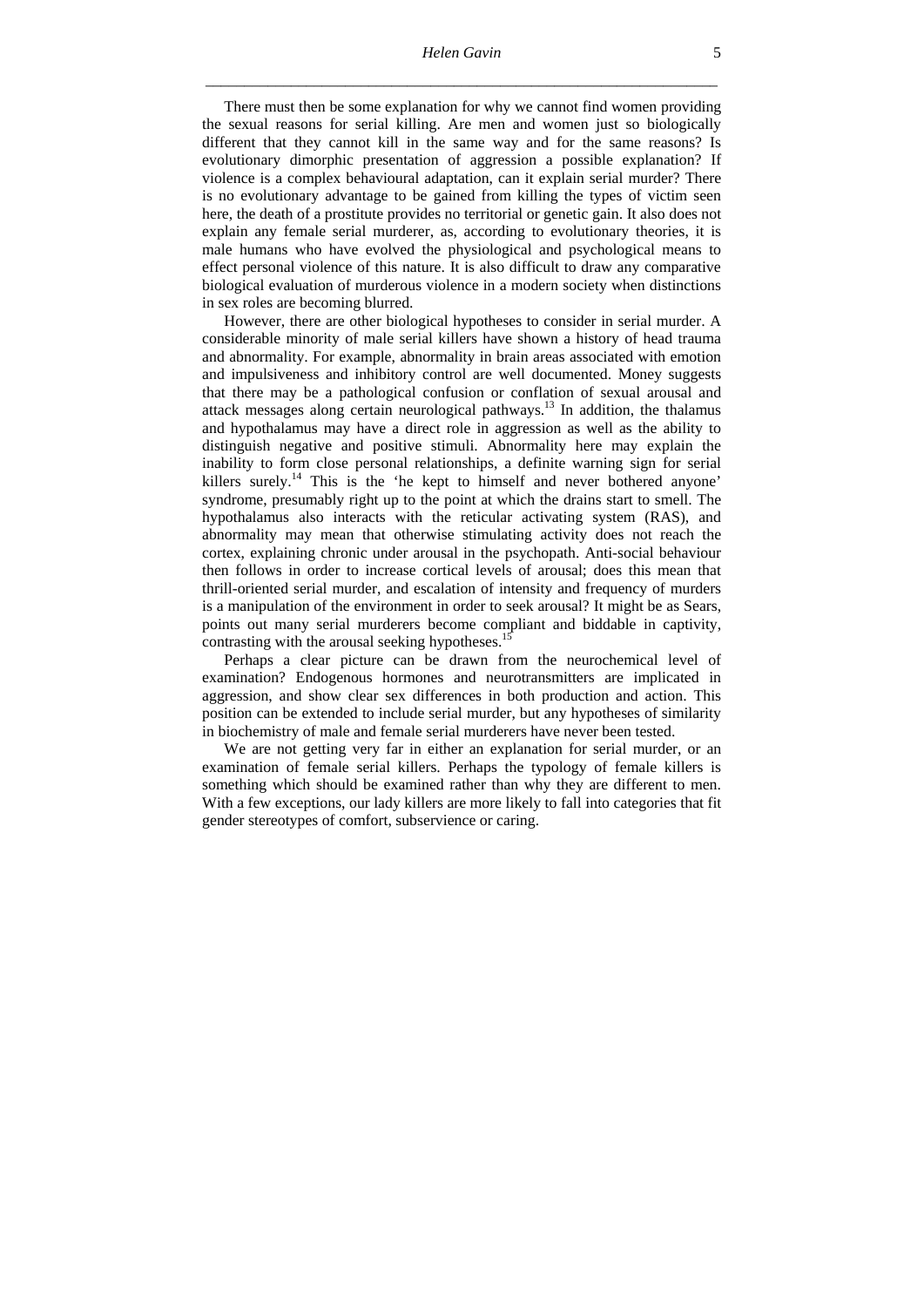#### **6. Comfort serial killers**

Comfort serial murderers kill for profit in order to fund a comfortable lifestyle, but also can be said to be providing comfort as a means to ensnare victims. A review of the writings on female serial killers by Frei et al showed that, amongst the very sparse literature, it is difficult to categorise by patterns and/or motives, but that the most common motive identified is material gain.<sup>16</sup> Perhaps the most vilified profit killings are those done by women who were trusted with the lives, literally, of the vulnerable. During the 1980's, Dorothea Puente ran a boarding house for elderly or mentally handicapped residents in Sacramento, California. She was, however, pocketing a large portion of their monthly benefits payments. This deception was netting her somewhere in the region of \$6000 a month. Some of the tenants started to disappear. In 1988, police calling to enquire after one missing tenant found the body of another in the house, and seven others in the garden and basement. No-one thought this little white-haired old lady could be implicated, and she was allowed to wander off.

 Comfort serial killers also include the so-called black widows. 41 year old Japanese businessman Yoshiyuki Oide was happily planning his wedding when he was found dead in his car from carbon monoxide poisoning. He had transferred five million yen (about £42,000 or \$65,000) to his fiancée days before his death. The fiancée, Kanae Kijima was subsequently suspected of involvement in the murders of up to six other men, netting her over ¥200,000,000 (£1.3M or \$2.2M) A woman who kills for profit is much more common than a woman who kills for

sexual gratification or sheer revenge. The lone female killer is much rarer than the woman who kills with a partner.

#### **7. Couples who kill**

On the 23rd May, 1934, Clyde Barrow and Bonnie Parker were shot to death by police in Louisiana, the culmination of one of the most spectacular manhunts of the time. They were understood to have committed 13 murders, usually during the commission of armed robberies. Barrow was also suspected of killing two police officers and kidnapping a couple in Louisiana.17 When Parker met Barrow she was already married to an imprisoned killer; it is clear that she was attracted to Barrow for being a dangerous person. The paraphilia of being sexually aroused by someone who has committed an outrageous or horrific crime is called Hybristophilia but it has also been dubbed the Bonnie and Clyde syndrome.

Some women do attach themselves to men and fall into a downward spiral of behaviour that the world sees as depravity. Notable examples include Myra Hindley, the female part of the Moors Murderers, who abducted, sexually assaulted, tortured and murdered at least five children between July 1963 and October 1965. At her death, in prison, Hindley was dubbed the most evil woman in Britain, an astonishing epithet for someone who never actually killed anyone, even though she was complicit in the murders. Another notable pairing of interest is the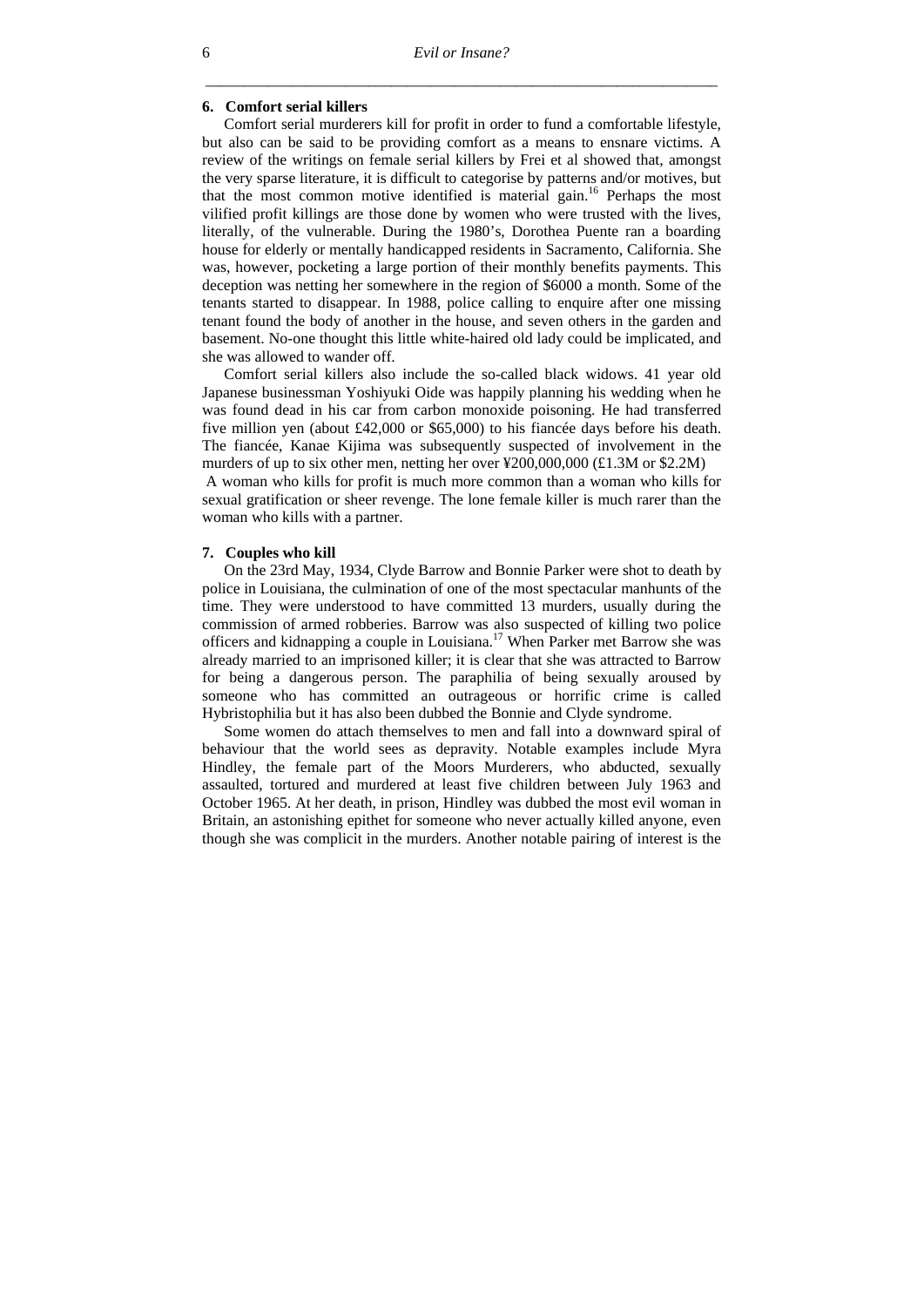Wests, Fred and Rosemary (known as Rose). These two managed to rape and murder at least 10 women and girls, including their own daughter and stepdaughter, over a 20-year period. The subservient nature of the woman is less clear here, as Rose was undoubtedly the killer in at least one case. A more probable case study for the subservient partner is Karla Homolka, who drugged her teenage sister and gave her as a present to her husband, Paul Bernardo, because he wanted to deflower a virgin. Together they were responsible for the deaths of several women during the 1990's. There are unconfirmed reports that Homolka has been diagnosed with hybristophilia.<sup>18</sup>

So we have the picture of our female serial killer as the subservient partner to a murderous husband or make lover. Not all such pairings are heterosexual though, which makes the argument around male dominance a little shaky. Gwendolyn Graham and Cathy Wood met when they both worked as nurse's aides. They became lovers, practicing sexual asphyxia, but also murdering as a sexual game. They openly boasted about the murders, but no-one believed them, except Wood's ex-husband, who contacted the police. Graham was convicted of five murders, Wood was charged with one count of second-degree murder and one count of conspiracy to commit second-degree murder.<sup>19</sup>

So, we may not be able to identify the majority of female serial killers as subservient partners to men, but we do have a hint at a further category, the caring professional.

#### **8. Angels of Death**

Nurses feature prominently in serial killing, the caregiver who intentionally harms or kills the people in her care. This is murder from a position of power; the 'angel' often claims that victims were suffering and ending life is an act of mercy. Neutralization theory suggests the killers understand what they are doing is wrong but that the helping behaviour neutralises the wrong doing. <sup>20</sup> The alternative explanation is an issue of mental health. In 1991, Beverley Allit killed four children and attempted to kill at least a further three in the Grantham and Kesteven Hospital, Lincolnshire, where she was a nurse. She administered large doses of insulin or injected air into her victims. She received several life sentences and is detained in a secure psychiatric hospital. She is in hospital, not prison, as she has been identified as being mentally ill with a factitious disorder, known as Munchausen syndrome by proxy, a somewhat controversial diagnosis.

#### **9. Female serial killers**

Are we getting closer to an explanation for our female serial killer? We can agree that the most likely motive for a female serial killer is financial gain and security. However, although there are typologies that include gain, we must also include the insane or rage filled, like Wuornos, the rare hedonistic pleasure seeker like Bathory, and the 'disciple' who kills to please a charismatic leader or partner,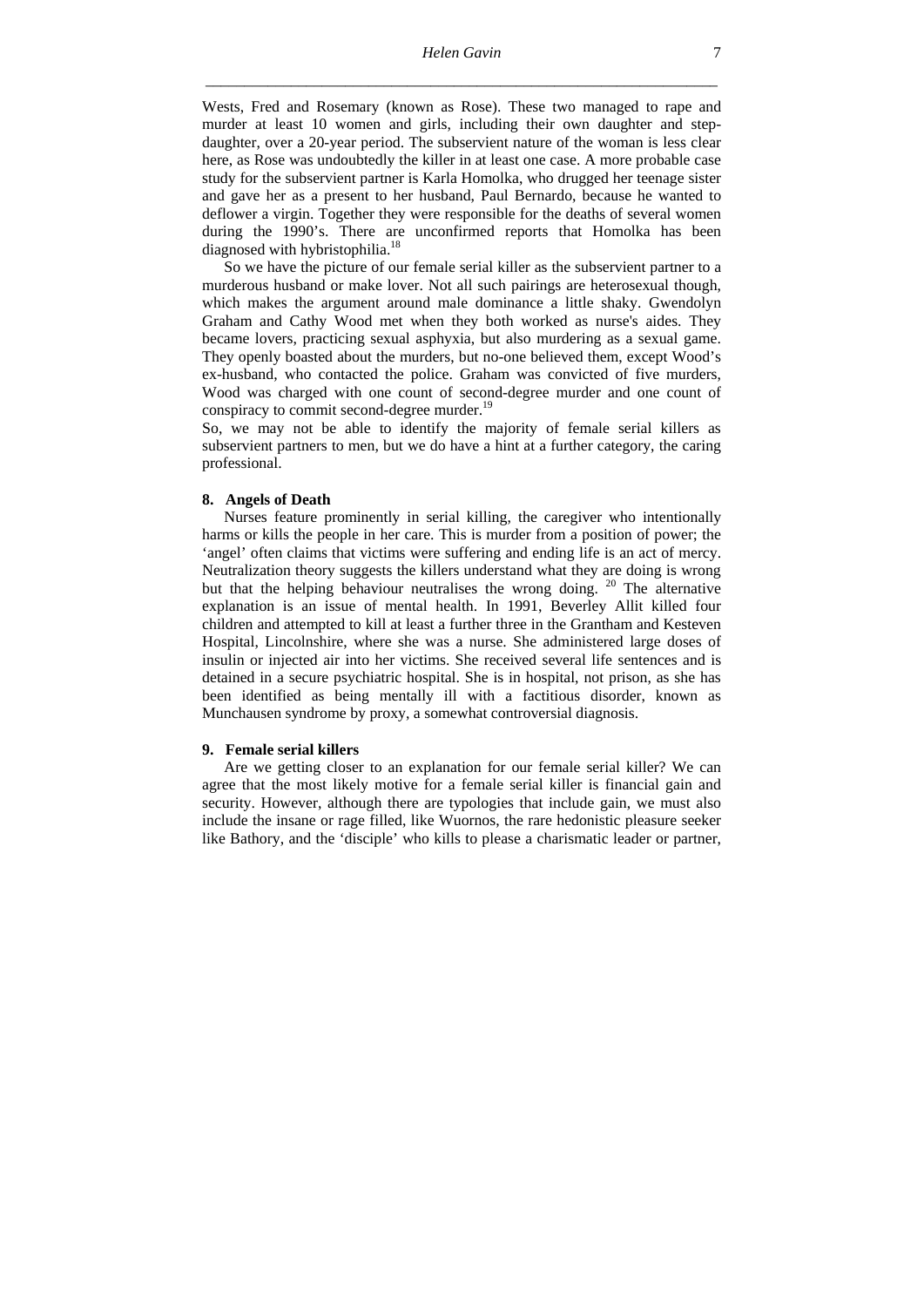like Hindley. What is clear is that the female serial killer is a rare and unusual creature, and that our perception of her is bound up with notions of femininity, subservient womanhood and evil.

## **Notes**

<sup>1</sup> Helen Gavin, 'The damsel in distress: not as sweet as she is painted?' Paper presented at the *4th Global Conference on Evil, Women and the Feminine*, Prague, Czech Republic, May, 2012. This paper on evil women in fairy stories suggests that such tales contain warnings about the dangers from serial killers in communities that could not protect themselves or their children.

<sup>2</sup> Cable News Network (CNN)

http://archives.cnn.com/2002/wuornos.execution/[retrieved1.2.13] 2002

This report incorrectly identifies Aileen Wuornos as America's first female serial killer.

<sup>3</sup> Wade C. Myers, Erik Gooch, and J. Reid Meloy, 'The Role of Psychopathy and Sexuality in a Female Serial Killer,' *Forensic Science* 50.3 (May 2005): 1-6. 4. 4 Ibid. 6

5 David Kirschner, 'The Adopted Child Syndrome: Considerations for Psychotherapy,' *Psychotherapy in Private Practice* 8.3 (1990): 93–100.

 James Alan Fox and Jack Levin, *Overkill: Mass Murder and Serial Killing Exposed* (New York: Plenum Press, 1994), 24.

 $^7$  Helen Gavin, "Mummy wouldn't do that' The Perception and Construction of the Female Sex Offender,' *Grotesque Femininities: Evil, Women and the Feminine,* ed. Maria Barrett (Oxford: ID-net Press 2010). 7

8 Jane Caputi, 'The Sexual Politics of Murder,' *Gender & Society* 3 (1989): 437- 456.439

 Andrea Dworkin, 'Pornography: The New Terrorism,' *New York University Review of Law & Social Change* 8 (1978): 215<br><sup>10</sup> Michael Stone, 'Serial sexual homicide: biological, psychological, and

sociological aspects,' *Journal of Personality Disorders* 15.1 (2001): 1-18. 11 Robert Prentky, Ann Burgess, Frances Rokous, Austin Lee, Carol Hartman,

Robert Ressler, and John Douglas, 'The presumptive role of fantasy in serial sexual homicide,' *The American Journal of Psychiatry*. 146.7 (July 1989): 887-891.<br><sup>12</sup> Heather Silvio, Kathy McCloskey and Julia Ramos-Grenier, 'Theoretical

consideration of female sexual predator serial killers in the United States,' *Journal* 

<sup>13</sup> John Money, 'Forensic sexology: Paraphilic serial rape (biastophilia) and lust murder (erotophonophilia),' *American Journal of Psychotherapy* 64 (1990): 26-36.

<sup>14</sup> Donald Sears, *To Kill Again: The Motivation and Development of Serial Murder* (Wilmington, Del.: Scholarly Resources, 1991) 20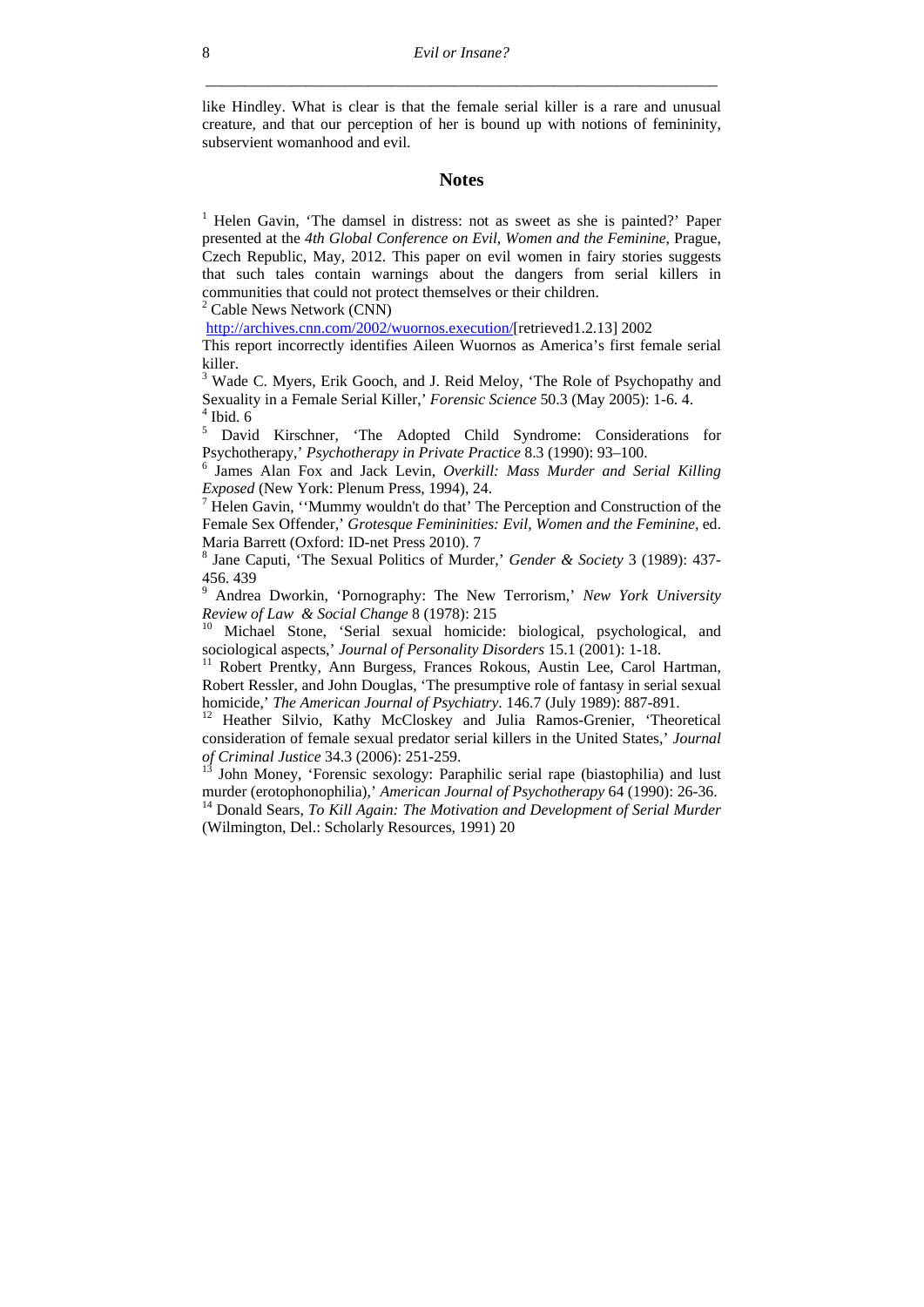<sup>16</sup> Andreas Frei, Birgit Völlm, Marc Graf and Volker Dittmann, 'Female serial killing: review and case report,' *Criminal Behaviour and Mental Health* 16.3 (September 2006): 167–176. 167

 $17$  The Federal Bureau of Investigation in the USA (2011) holds an archive in which Bonnie and Clyde's crimes are described. http://vault.fbi.gov<br><sup>18</sup> Stephen Williams, *Invisible Darkness: The Strange Case Of Paul Bernardo and* 

*Karla Homolka* (Toronto: Random House Publishing Group.,2009). 20

<sup>19</sup> Tobin Buhk and Stephen Cohle, *Skeletons in the Closet* (New York: Prometheus Books, 2007).25 .

<sup>20</sup> Graham Sykes and David Matza, 'Techniques of Neutralization: A Theory of Delinquency,' *American Sociological Review* 22.6 (1957): 664-670. 667

### **Bibliography**

Buhk, Tobin T. and Stephen D. Cohle. *Skeletons in the Closet*. New York: Prometheus Books, 2008.

Caputi, J. 'The Sexual Politics of Murder.' *Gender & Society* 3(1989):437-456.

Dietz, P. E., R. R. Hazelwood, and Warren, J. 'The sexual sadistic criminal and his offenses.' *Bulletin of the American Academy of Psychiatry and the Law* 18 (1990): 163-178.

Dworkin, Andrea. 'Pornography: The New Terrorism.' *NYU Rev. L. & Soc. Change* 8 (1978): 215.

*FBI Records: The Vault Bonnie and Clyde*. [http://vault.fbi.gov retrieved 2.2.13]

Fox, James Alan, and Jack Levin. *Overkill: Mass Murder and Serial Killing Exposed*. New York: Plenum Press, 1994.

Frei, Andreas, Birgit Völlm, Marc Graf, and Volker Dittman. 'Female serial killing: review and case report.' *Criminal Behaviour and Mental Health* 16.3 (September 2006): 167–176.

Gavin, Helen. 'The damsel in distress: not as sweet as she is painted?' *4th Global Conference on Evil, Women and the Feminine*, Prague, Czech Republic, May 2012.

 $15$  Ibid. 29